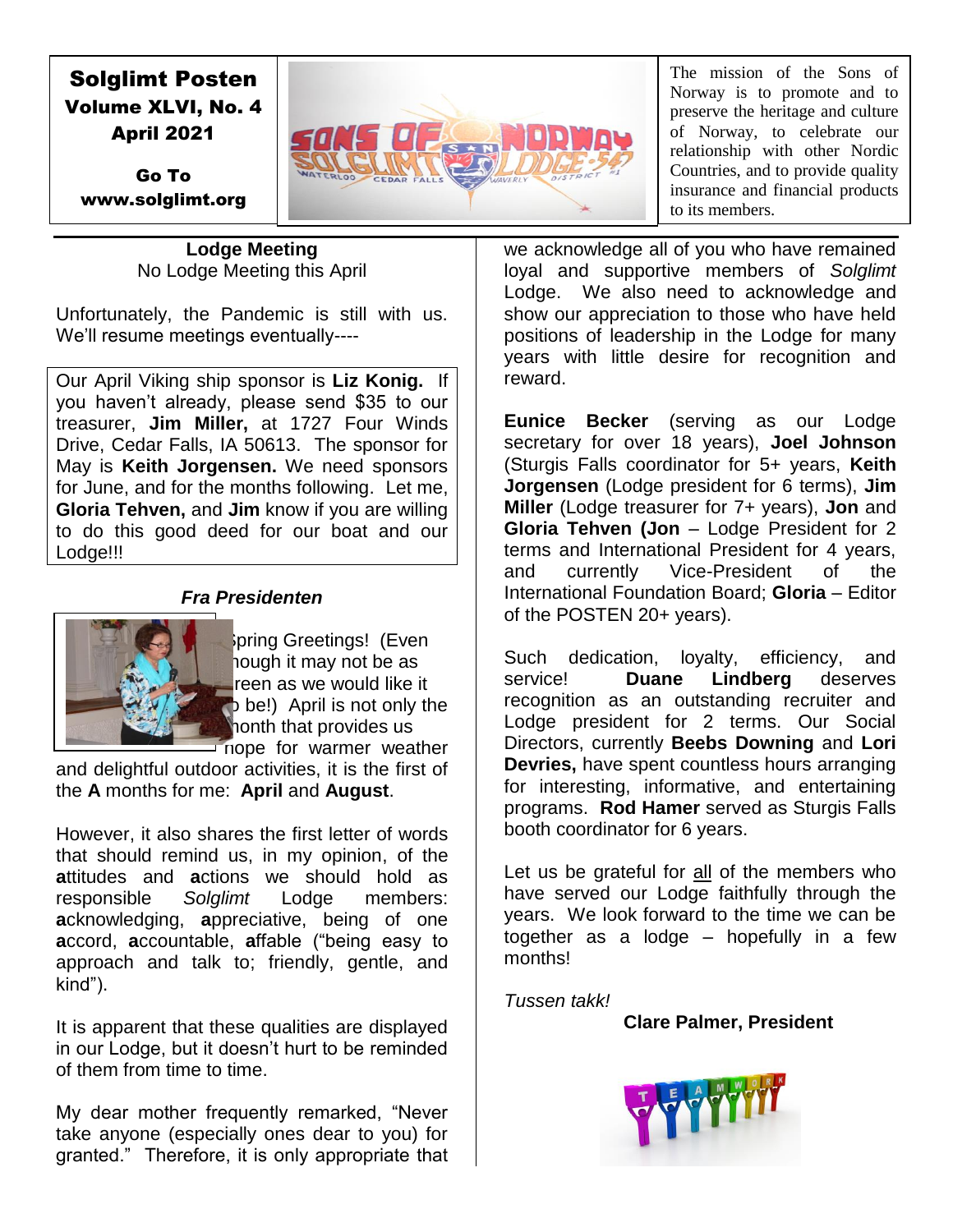### **Secretary's Notes, March 9, 2021 Business Meeting**

In the absence of **President Clare Palmer,**  *Solglimt's* monthly business meeting was called to order by **Vice President Jon Tehven** on Tuesday, March 9, at New Aldaya in Cedar Falls. In attendance were **Jim Miller, Gloria Tehven** and **Eunice Becker.** 

The Secretary's minutes of the February meeting were approved as written (**Gloria/Jim).** 

**Treasurer Jim Miller** reported receipts of \$207.40 and disbursements of \$22, leaving a balance of \$3,845.22 in the Lodge operating account. Treasurer's report accepted (**Gloria/Jon).**

**Jon Tehven** shared copies of Lodge photos he has collected over the years on his computer and has now printed and organized to be available to the Lodge website and archives. We thank him for his time and effort on this project.

**Jon** also reviewed the February Lodge Activity Report. Membership remains at 86.

Connecting with members via phone calls and mail remains a priority.

In order to determine member interest in resuming Lodge meetings, it was suggested that the phone committee conduct a survey on member willingness to attend meetings in either April of May. Results will then be reviewed and considered. Proposal to be followed up on.

**Editor Gloria Tehven** requested reports and news items for the next issue of the POSTEN by April Fool's Day. She also welcomes articles of interest from members.

Next business meeting is scheduled for Tuesday, April 13<sup>th</sup> at New Aldaya. Lunch at 11:30, meeting at noon.

As there was no further business, meeting adjourned **(Jim/Jon).** 

Respectfully submitted,

**Eunice Becker, Secretary**

#### **Lodge Member News**

#### **From Lori DeVries**

I'm doing OK and spending a lot of time gardening 'in the house'. I'm potting mostly flowers, but some tomatoes, green peppers, and green



beans. Lots of fun! I'll be spending the Easter weekend visiting my mother and friends. And yes, I have had my Covid shots.



### **From Dorothy Frank**

Since 1996 I've been a volunteer for Hospice; however, with the pandemic, I haven't been able to see my patients. I do miss them.

Our church is 'open' and I've been attending services and making calls on church members. I'll be spending Easter at church and then a brunch at a friend's house.

#### **From Bev Haugen**

I really enjoyed the March POSTEN, even in pandemic times you've found interesting news! *Takk!* **Elsa Waschek**  has moved to Western Home



Communities, Prairie Wind. I don't have her apartment number or cell number yet. We're all vaccinated in independent living here at Western Home. Things are beginning to open up around here—yippee!!! Miss my S/N friends a whole lot.



**From Dianne Peterson Bob Peterson** has been going through chemo treatments for two rare diseases: a rare cancer of the blood and amyloidosis.

He began a  $2<sup>nd</sup>$  cycle of chemo on March 22 which has a stronger formula than the first. **Bob** and **Diane** thank everyone for the cards and prayers they have received.

### **From Jennifer** and **Craig Ritland**

are doing well and enjoy working in their business. They have both had the virus and recovered. They have also gotten the vaccine shots. They will likely attend if we start having meetings.

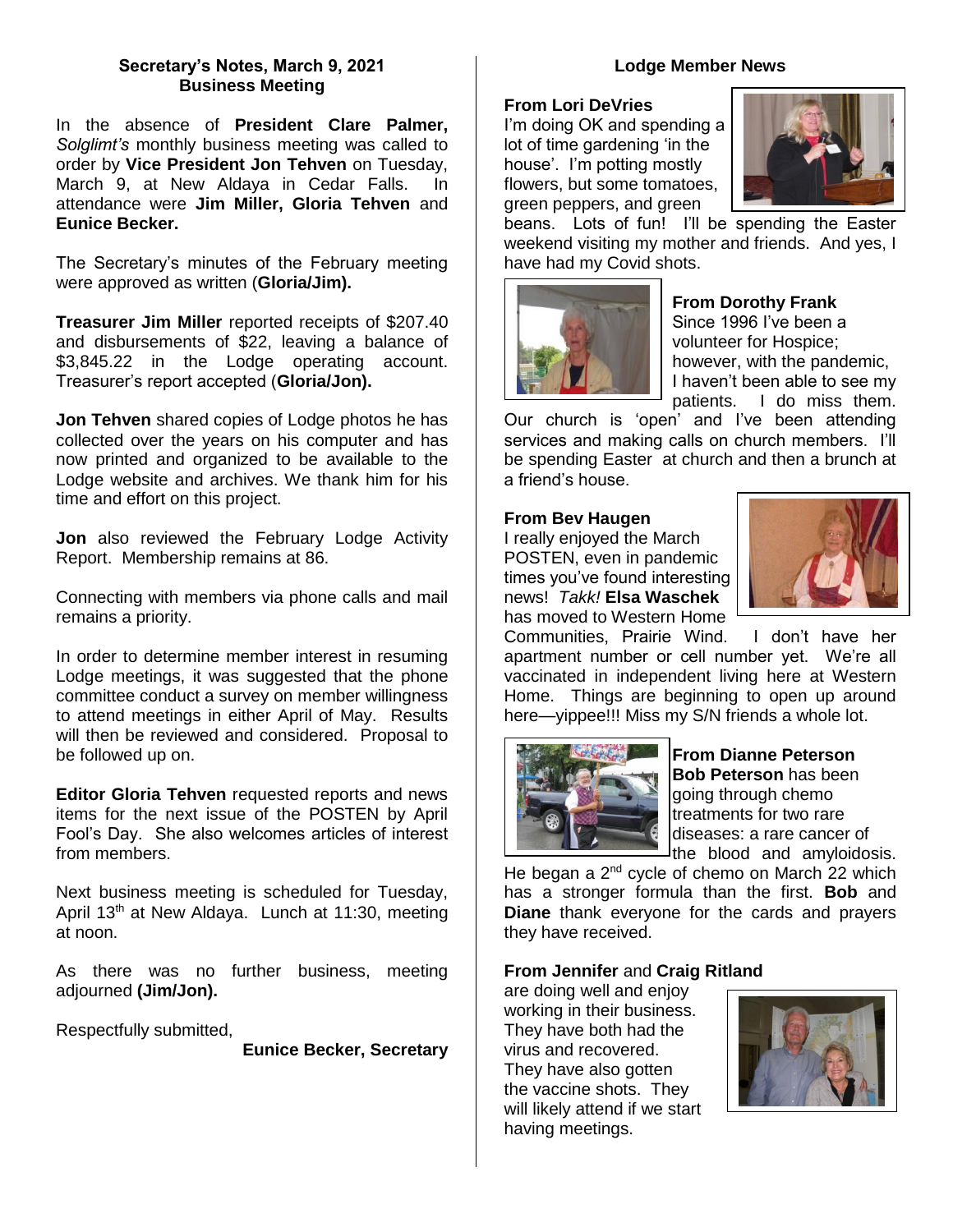#### **More Lodge Member News**

Elsa Waschek has moved to Prairie Wind here at the Western Home Community. Her address is 5313 Caraway Lane, Apt. 113, phone is 319-830-9394.



### **Exploring Our Heritage**

**Sigrid Joanne Lane's** name has been added to the list of those whose ancestry leads back to Denmark where her maternal grandmother's family immigrated from.

Her paternal line goes back to Ole Olsen, born in 1821 in the parish of *Leikanger* in *Nordre Bergenhaus* (renamed *Sogn og Fjordane* in 1919). After immigrating to the U.S. in 1854, he adopted **Borlaug** as his surname, his last place of residence before leaving Norway.

In addition to **Joanne** other descendants of this Ole Olsen include her cousins Dr. Norman Borlaug, Nobel Peace



Prize Laureate, and his sister, former Lodge member **Palma Borlaug Behrens.**

**Joanne** has presented Lodge programs on her Borlaug connections and she and her husband Roger have hosted *Solglimt* members at the Borlaug farmstead near Cresco, Iowa.





(Article contributed by **Eunice Becker**)

### **Highway Cleanup**

The "Adopt A Highway" suspension has been lifted, so our Lodge can do this "fun" job this spring. We are assigned to "pick up trash" on the south side of a section of Highway 20 west of Cedar Falls.





If you are interested in helping **Dave Haugebak,**  who has been organizing this activity for several years, you should call him. He has not picked a date yet. The number to call is: **319-277-2294**

If you have any questions about the task and the exact location, also call **Dave.** It's not a huge job, and it gets you outside getting a little exercise, as well as doing a service for the environment.

### **Sturgis Falls Update**



**Joel Johnson** reports that the Sturgis Falls Celebration has been scheduled for June 25-27<sup>th</sup>! We have secured our regular spot for our booth at Overman Park and the final decision to go ahead will be made at the April  $13<sup>th</sup>$  Lodge Business Meeting.



**Jon Tehven** has contacted almost all of those who helped staff the booth in 2019 and so far we have received overwhelming support. We have had no NO responses. Just a few more calls to make.

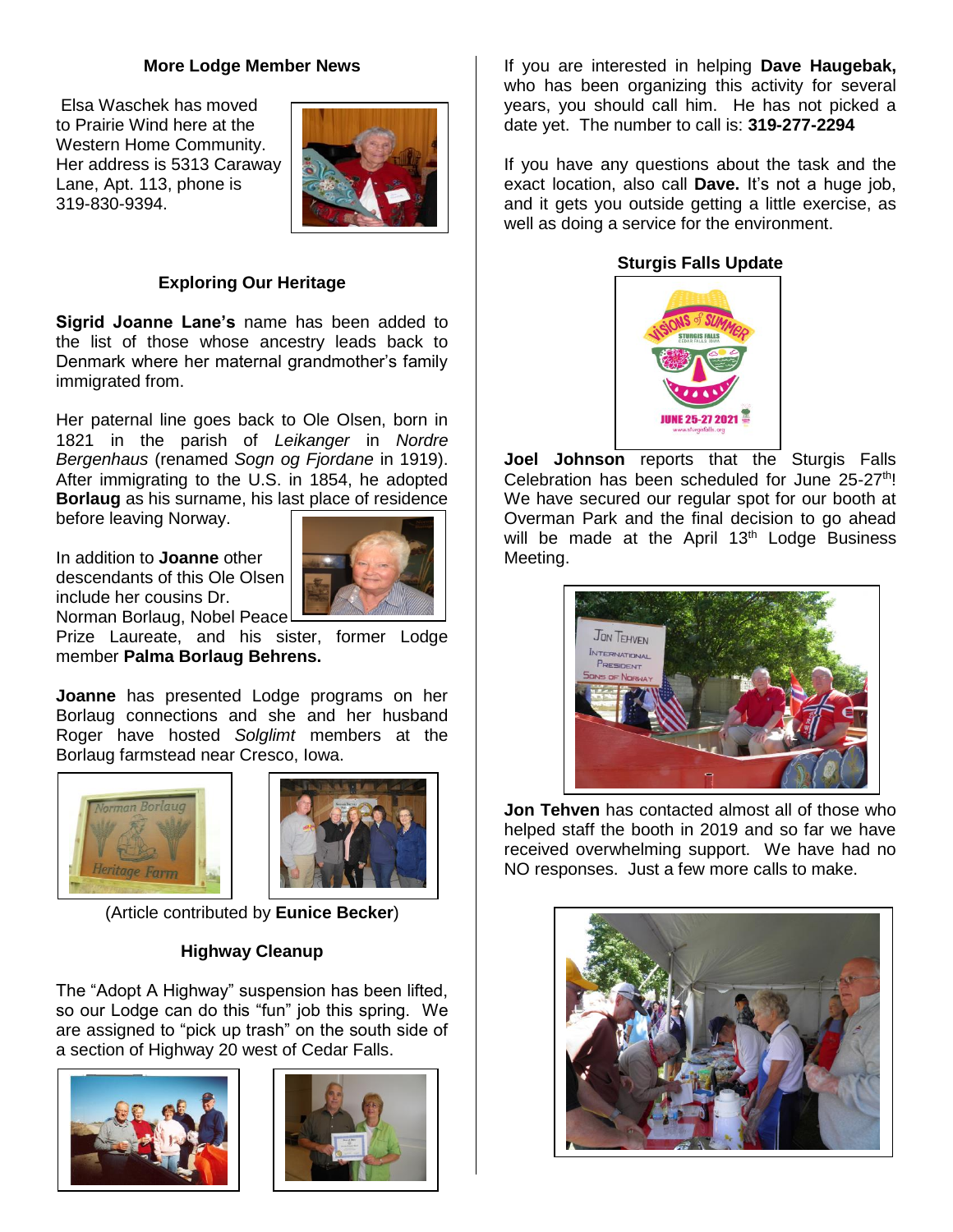

### **TV Worth Watching**

Masterpiece Theatre is screening an eight-part series on Iowa PBS on Sunday evenings. It is called Atlantic Crossing and tells the story of Norway's Crown Princess Martha who, with her three children, flees occupied Norway during World War II.



The first episode was on Sunday, April  $4<sup>th</sup>$ . In this episode, which takes place in 1939, the Germans are invading Norway, and Princess Martha and her children flee to Sweden. Later episodes will reveal more about the war and Martha's trip across the Atlantic to Washington D.C. There she and her children take up residence in the White House under the protection of President Franklin Roosevelt.

It's a story about Norway's history, (and world history) and is definitely worth watching, even if you missed the first "show".

(Thank-you, **Eunice Becker,** for sharing this info)

## **A Little Humor**

Ole and Sven vur vaiting at da bus stop ven a truck vent past loaded up wid rolls of turf.

Ole said, "I'm gonna do dat ven I vin da big lottery."

"Vat's dat den?" asked Sven.

"Send me lawn avay to be mowed," said Ole.

Editor's note: This was contributed by **Ron Lance.** He and **Sharon** plan to return to Iowa at the end of April.

### **Some More Humor!**

A year ago, Ole decided to take a correspondent course on weather. After finishing the course, the mayor made him the official city volunteer weatherman and even installed a phone for the position.

Last fall the chief of the Indian tribe on the other side of the lake died. The new chief was young and concerned about his responsibilities. It was time to store up firewood for the winter. The chief phoned the local weatherman. Ole excitedly answered the phone, "City vedderman here." The caller asked "What kind of winter does it look like we will have?"

"Yah, vell, it looks to be a normal vinter." "OK, thank you."

The chief told the tribe, and said that they should stock up some firewood. A month later the chief called Ole again and asked, "What does the winter look like that we will have?" "Yah, vell, it looks like it vill be a hard vinter," said Ole. "OK, thank you," and the chief told the tribe they better store up more firewood.

2 weeks later the chief called the weatherman again and asked, "What does the winter look like that we will have?" Ole said, "Vell, it looks like it vill be a very hard vinter." "OK, thank you," and the chief again told the tribe they better store up more firewood.

2 weeks later the chief called again. Ole said, "Vell, it looks like it vill be an extremely vicked vinter." The caller said, "I don't understand. First time I called you said it would be normal, second time it would be harder than normal, the third time a very hard winter, and now you say extremely hard." "Ya, vell," Ole explained, "dey taught us to vatch nature and I saw duh Indian tribe on duh udder side uff duh lake hass bin stocking up a lot uff vood. So it vill be an extremely bad vinter."

So that is how Ole helped the Indian tribe on the the other side of the lake. Even now they still have plenty of firewood for the rest of the spring.

(Thank-you, **Jim Miller,** for sharing this story! **Jim** thinks **Don Meyer** might have told it to the Lodge back when he was president----???)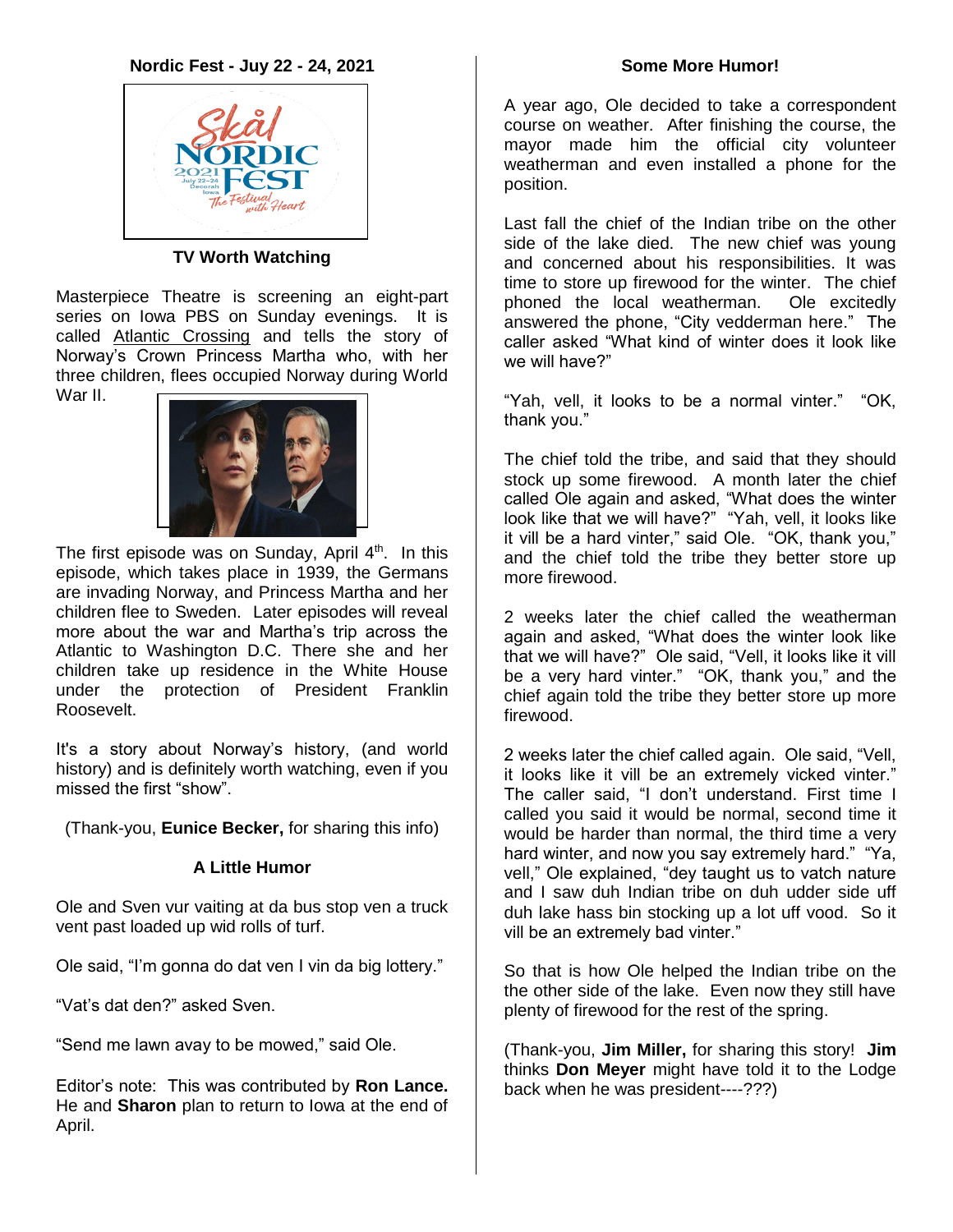*Solglimt* **Contacts 2021** Presdient: Clare Palmer 266-8635 dandcpalmer@cfu.net Vice-President: Jon Tehven 352-6094 tehven@msn.com Secretary: Eunice Becker 233-**1316 [beckerwoodwkg@aol.com](mailto:beckerwoodwkg@aol.com)** Treasurer: Jim Miller 277-6276 jimnvivian@cfu.net Membership: Strategic Planning Committee Counselor/Past President: Keith Jorgensen 277-1537 kjorgensen@cfu.net Social Directors: Beebs Downing 232-6360 Pud319300@yahoo.com Lori Devries 277-1296 saydev@aol.com Assistant Social Directors: Linda Bensen Pam Flanders Cultural Directors: Linda Bensen 235-9485 [mayfairtwo@aol.com](mailto:mayfairtwo@aol.com)  Pam Flanders 319-939-1266 mpflanders@mchsi.com Editor: Gloria Tehven 352-6094 [gtehven@live.com](mailto:gtehven@live.com) Marshal: David Haugebek Greeters: Ron and Sharon Lance Publicity Director: JoAn Headington Historian: Eunice Becker Musicians: Kathy Schuhmacher [schuhmacherkl@gmail.com](mailto:schuhmacherkl@gmail.com) 596-0034 Open Sports/Youth: Carol Pett 559-0539 cpettgirl@yahoo.com Telephone Chr. Karolyn Haugebak 277-2294 [dkhaugebak@cfu.net](mailto:dkhaugebak@cfu.net) Auditors: Mike Butler, Dave Palmer Sunshine Chr. Beverly Haugen 266-2269 bhaugen@cfu.net

#### **Treasurer's Report 3/1/2021 – 3/31/2021 Jim Miller**

1. Checking/Savings Accounts Balance on 3/1/2021……\$3845.22 Receipts…………………(+)133.20 Interest…………………..(+) 19.99 Sub Total…………………\$3998.41 Disbursements...............(-) 98.80 Balance on 3/31/'21…….\$3899.61

2. Certificates of Deposit

4 \$1000 Certificates…..\$4000.00

3. Savings Bonds (none)

4. Cash on Hand………… .\$50.00

Total Assets 3/31/2021…\$7949.61

### **Happy Birthday**

- 1 Linda Slattenow 16 Duane Lindberg
- 
- 8 Kathy Schuhmacher 21 Lis Konig
- 10 Lori Jo DeVries 25 Jim Miller
- 14 Dorothy Frank
- 
- 
- 



### **Oslo Gets Creative to Save a Springtime Tradition**

As Easter comes and winter prepares to melt away, Oslo residents usually bustle to the wooded hills surrounding the city, to enjoy one of Norway's favorite forms of recreation: cross-country skiing. This final pilgrimage of the season typically results in vacationers crowded together in commuter trains, enjoying the journey out to the wilderness.

But this year strict social distancing rules are in place, and crowded traveling is not allowed. Another problem is that you need snow to cross-country ski. Oslo and the surrounding area have had a nearly snowless winter—so what can be done? City officials decided it was time to get out the cannons---snow cannons.



Perched in the hills above the city, the snow cannons stream out arching plumes of artificially manufactured (but still very real) snow. Tons of the white stuff are loaded onto trucks, carried down into the city, and then dumped in great drifts on to urban parkland. This very welcome blizzard is tamed by grooming machines, which pack it into sledding hills, snowboarding venues, and most importantly crosscountry ski trails.

Residents have taken full advantage of the winter wonderlands that have manifested in four Oslo parks. On any given day, you might see preschoolers on excursions with their daycare classes, office workers taking ski breaks from working from home, and retirees out enjoying what used to be taken for granted in Oslo: a snow-laden winter.

(This article was provided by the Sons of Norway newsletter resources)

2 Betty Butler 17 Ron Lance